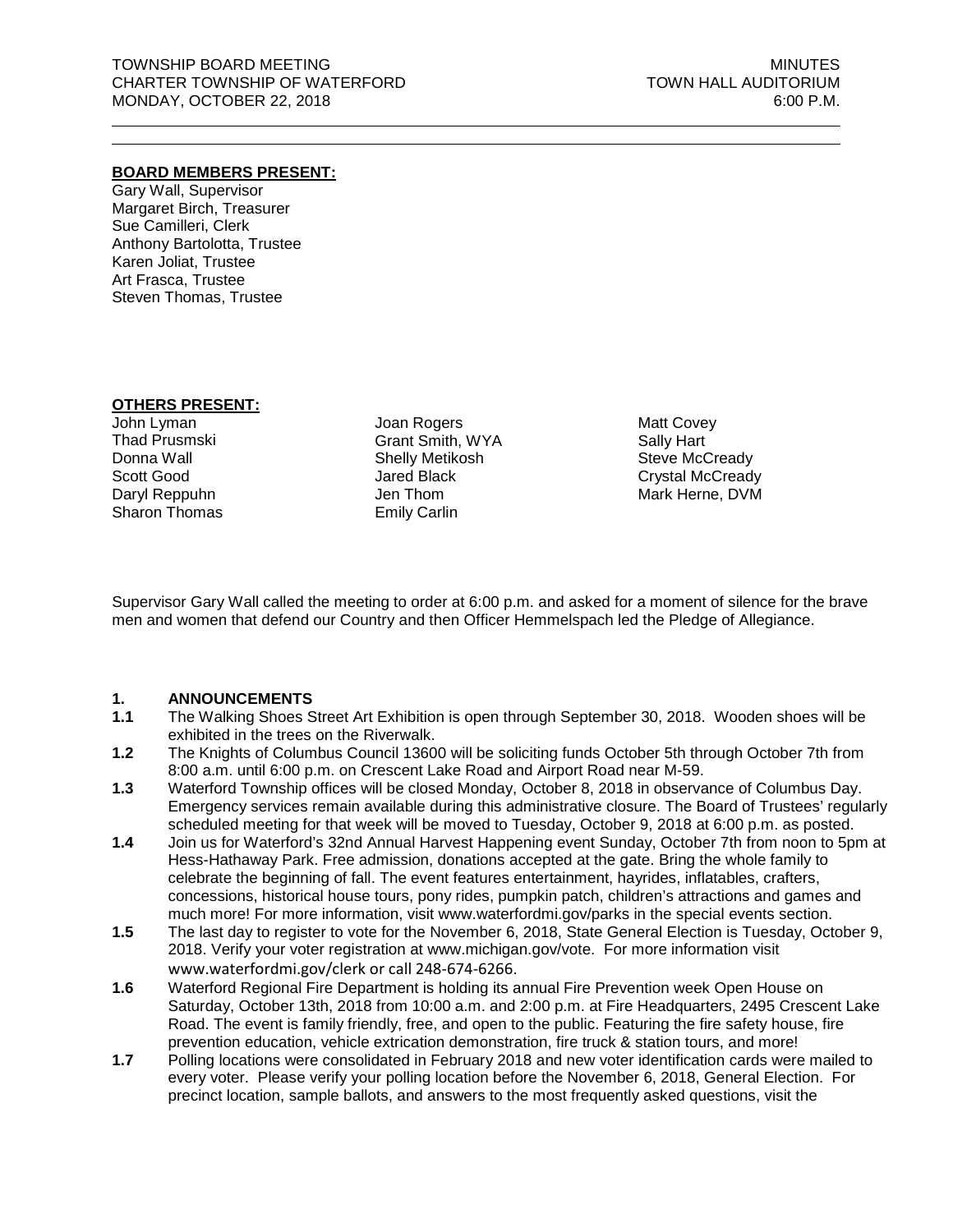Waterford Township [Clerk's website](https://www.waterfordmi.gov/159/Election-Information) or the [Secretary](https://webapps.sos.state.mi.us/MVIC/) of State's website. For more information please call 248-674-6266.

- **1.8** The Meals on Wheels annual walk was held last Saturday at 10:00 a.m. Meals on Wheels provide 1365 meals a week with 13,000-15,000 volunteer hours. Almost \$30,000 was raised and \$5,000 in food was donated.
- **1.9** Elf Magic Holiday Extravaganza Benefit will be held at the Shark Club, 6665 Highland Road on Thursday, October 25, 2018, from 5:00 p.m. – 9:00 p.m. Tickets are \$35.00 per person, \$60.00 pair of tickets and \$300 to reserve a table including 8 tickets. For more information call 248-322-9800 ext. 2571, email: [holidayextravaganza@genisyscu.org](mailto:holidayextravaganza@genisyscu.org) or visit holidayextravaganza.org.

## **2. APPROVE AGENDA**

## **2.1 October 22, 2018, Agenda**

Moved by Bartolotta;

Seconded by Frasca, RESOLVED, to approve the October 22, 2018, agenda as printed.

Motion carried unanimously.

## **3. AWARDS AND PRESENTATIONS**

## **3.1 Waterford Police Department Life Saving Awards Mike Zorza, Jeff Clemons, Edward Talia, and Dan Himmelspach**

Chief Underwood, Lt. Good and Lt. Sutherland presented the following awards.

## **Officer Clemons – Life Saving Award**

On May 14, 2018, Officer Clemons was dispatched to a local business to check for a suspicious vehicle. Officer Clemons arrived and spoke with the occupants, whose vehicle had initially overheated, but now had a flat tire. Officer Clemons stood by as the occupants worked together to change the tire. As they worked, the jack being used to hold the vehicle up failed, and the vehicle fell on one of the occupants. The trapped subject was being crushed and could not breathe. Officer Clemons quickly replaced the jack and was able to lift the vehicle enough for the subject to breathe until WRFD arrived and used the Jaws of Life to further lift the vehicle and treat the subject. He was transported to the hospital for his injuries and was expected to survive.

Office Clemons thanked his family for attending and his co-workers as without their help this would not be possible.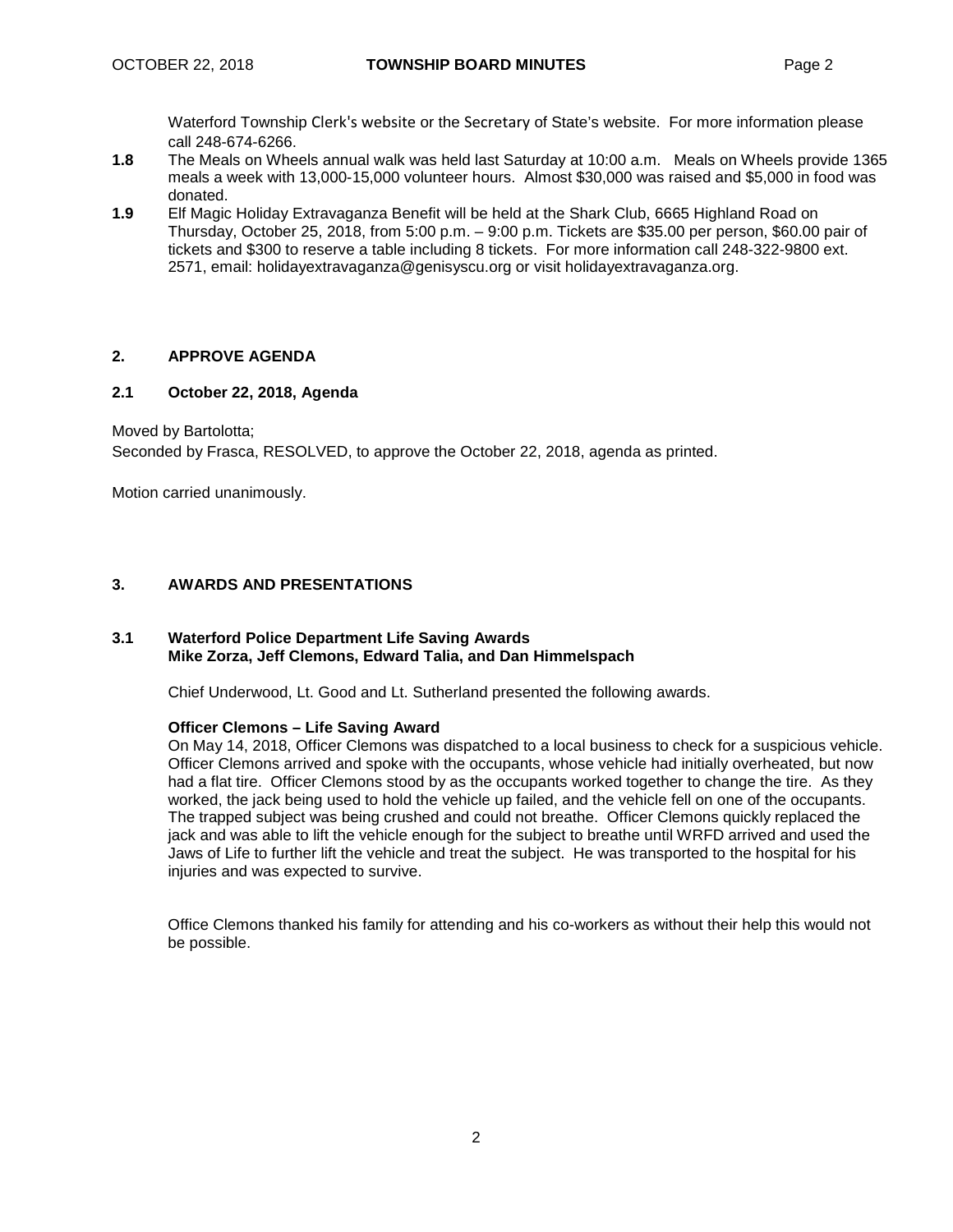#### **Officer Himmelspach – Life Saving Award**

On April 16, 2018, Waterford Officers were pursuing two LFA suspects across a golf course on foot when a pursuing Officer fell into a trench on the property that was flooded with water. When the Officer initially entered the trench, the water waist deep, and ice cold, with air temperatures below freezing. Due to the muck under the water, the Officer could not free himself and sank deeper in the water. Officer Himmelspach heard the Officer fall and ran to provide assistance, arriving as the water reached the trapped Officer's chin. Officer Himmelspach was able to pull the trapped Officer to safety before he sank further underwater, potentially saving him from drowning.

Officer Himmelspach thanked his wife, of 20 years, for putting up with him, the all the heroes in the background that he hangs with and his dad for teaching him to be a man.

#### **Officer Zorza and Talia – Life Saving Award**

On April 30, 2018, Officers Zorza and Talia were dispatched to assist WRFD with a victim that had lacerated his leg with a chainsaw while tree trimming. Arriving prior to WRFD staff, Officers Zorza and Talia observed the injury to be life threatening and applied a tourniquet. As a direct result of their actions, the victim was transported to a local hospital alive and expected to make a full recovery.

Officer Zorza thanked his trainer, his wife, co-workers, the WPD for training him so well.

The Board of Trustees offered their congratulations and appreciation to all of the Life Savings Award recipients.

## **3.2 51st District Court's Drug Treatment Program**

Jen Thom, District Court Administrator presented the following to the Board of Trustees.

Thanks to the hard work and stellar grant writing abilities of our Chief Probation Officer Angie Reid, the Court is pleased to announce the State Court Aministrative Office has awarded the 51<sup>st</sup> District Court \$123,000 in grant funding for the 2019 fiscal year beginning 10/1/2018. Our Sobriety Court Program was awarded \$83,000, and the Veterans Treatment Court Program receieved an award in the amount of \$40,000.

The Michigan Drug Court Grant funds are used to help curb the costs associated with substance abuse treatment, mental health counseling, drug and alcohol testing for participants in our treatment court programs.

With the growing opiod epidemic reaching national proportions, our court will continue to pilot the use of Medication Assisted Treatments with appropriate individuals, and \$18,000 of the Sobriety Court grant is specifically earmarked for the cause.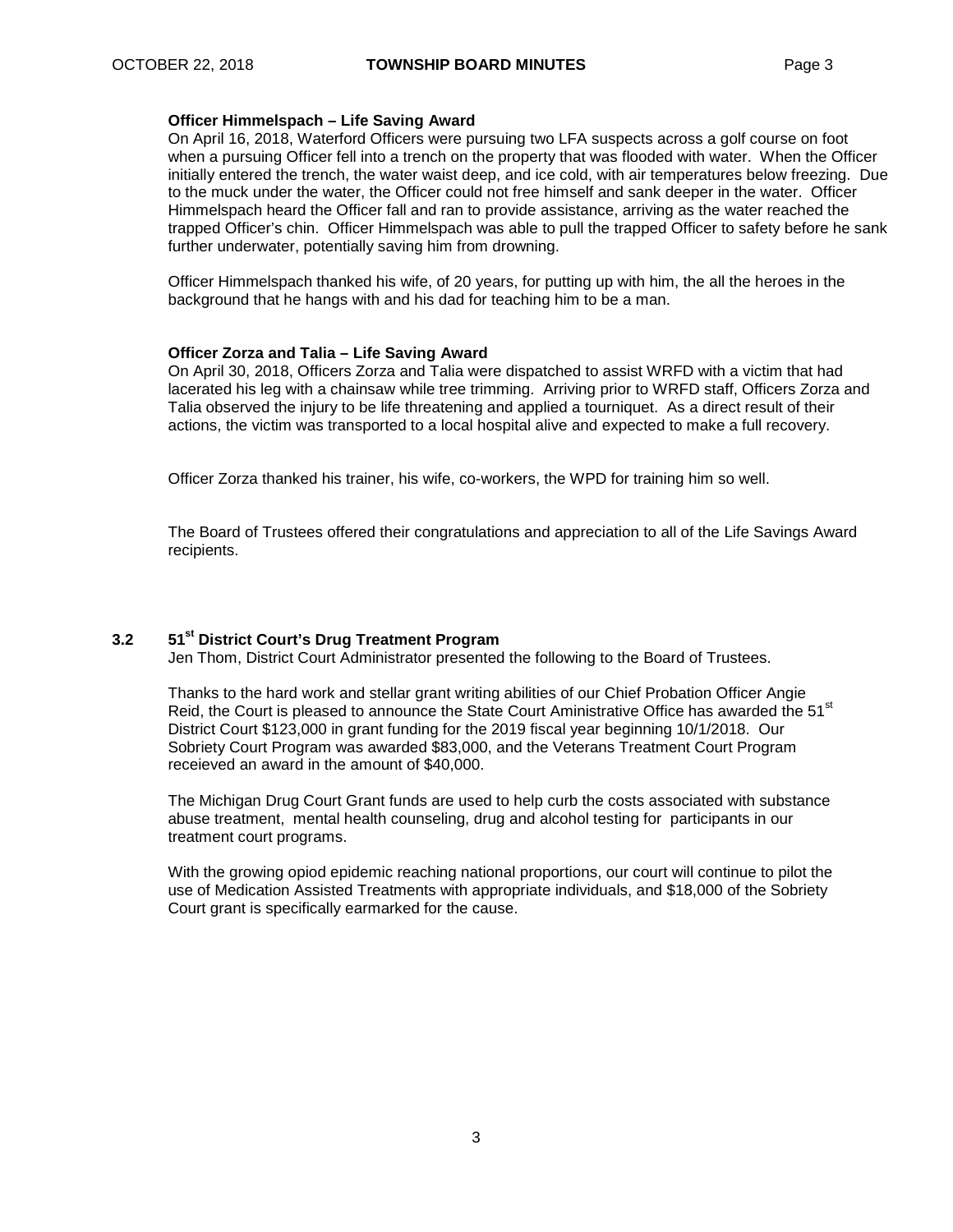## **4. CONSENT AGENDA**

*Board Members may remove items from the Consent Agenda for discussion purposes or for the purpose of voting in opposition. Public comment for items removed from the consent agenda may be received in the same manner immediately following the Consent Agenda.*

- 4.1 October 9, 2018, Meeting Minutes<br>4.2 October 22, 2018, Bill Payment
- October 22, 2018, Bill Payment
- 4.3 Receive the DPW's September 2018 Report
- 4.4 Receive the 51st District Court's 2018 3rd Quarter Report 4.5 Receive the IT Department's September 2018 Report
- Receive the IT Department's September 2018 Report
- 4.6 Receive the Parks and Recreation July, August, September 2018 Reports
- 4.7 Receive the Police Department's 2018 3rd Quarter Reports<br>4.8 Receive the Treasurer's Office September 2018 Report
- Receive the Treasurer's Office September 2018 Report

Moved by Birch;

Seconded by Bartolotta, RESOLVED, to approve Consent Agenda Items 4.1 through 4.8; a roll call vote was taken.

Ayes: Wall, Camilleri, Birch, Bartolotta, Frasca, Joliat, and Thomas Nays: None Absent: None

Motion carried unanimously.

## **5. BOARD LIASON REPORTS (VERBAL)**

## Trustee Bartolotta

Waterford Youth Assistance will hold their annual luncheon on Wednesday, October 25, 2018 at Overtyme, the Oakland County Youth Assistance annual meeting will be held on November 30<sup>th</sup> and the next Waterford Youth Assistance meeting is December 5, 2018 at the Recreation Center (former CIA Building).

## Clerk Camilleri

The Library is working on the 2019 Poetry Leaves program including video component and social media.

## Trustee Frasca

Hess Hathaway Park Committee Meeting was held on October 11, 2018. The meeting was held at the Hess-Hathaway Community Center building. Trustee Frasca thanked the participates of Harvest Happening. They had a very successful year bailing over 360 bails thanks to skilled volunteers who used the machines. They also recognized two Boy Scouts working to complete their Eagle's Badge. Scout Ryan Roberts completed the floor in a bathroom in the Historic House and Scout Evan Macovich went over a goat structure that he is going to build. The Township has many parks and would like to encourage any Boy Scouts or Girl Scouts in need of Eagle Scout Projects or Gold Award Projects to get in touch with the Parks and Recreation Department.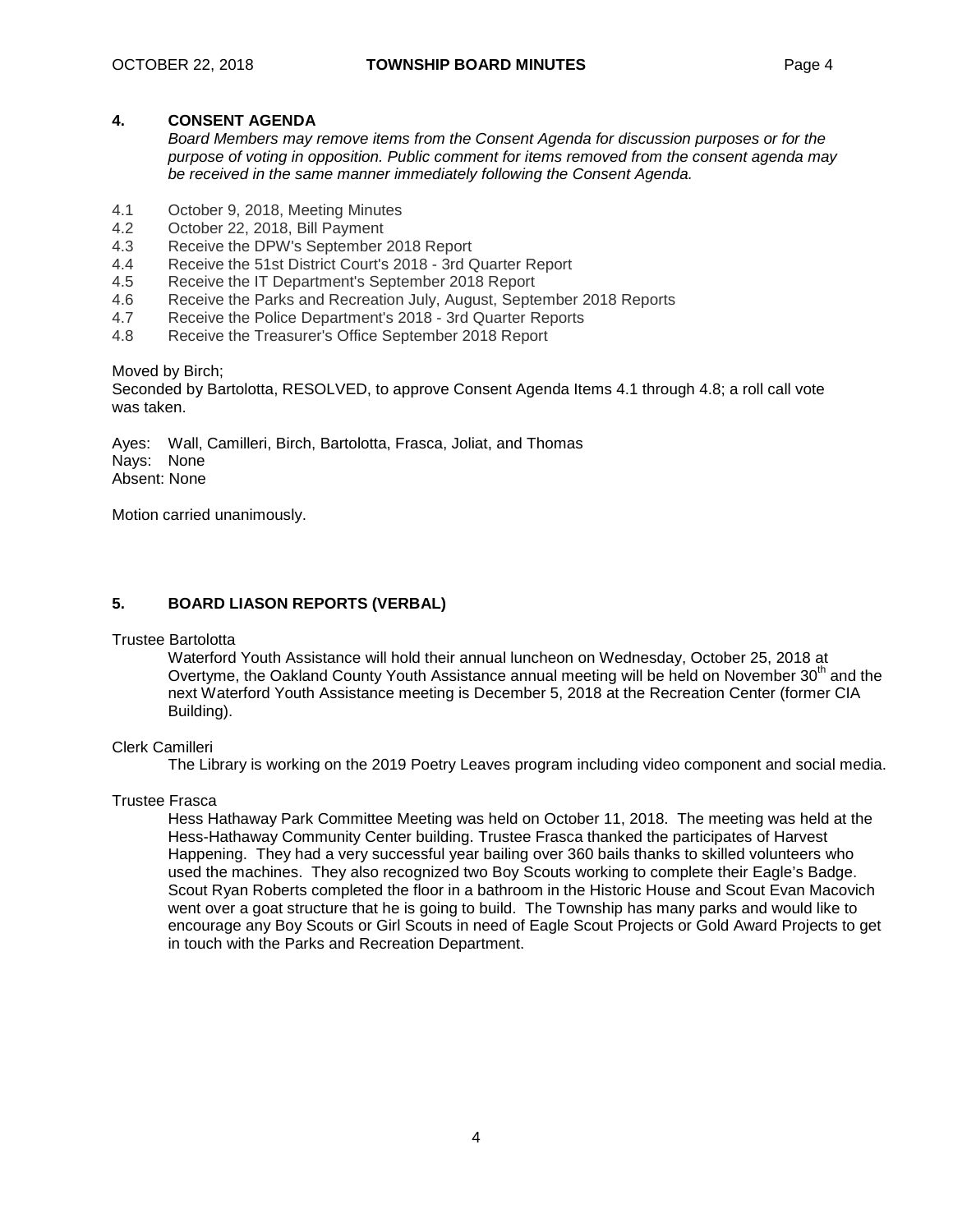## **6. OLD BUSINESS**

#### 6.1 **Township Cemetery Ordinance Amendment 2018-002**

#### **CHARTER TOWNSHIP OF WATERFORD ORDINANCE NO. 2018-002 TOWNSHIP CEMETERY ORDINANCE AMENDMENT**

An Ordinance to amend the Township Cemetery Ordinance to eliminate interments and disinterments on Sundays and holidays.

THE CHARTER TOWNSHIP OF WATERFORD ORDAINS:

#### **Section 1 of Ordinance**

Section 19-044(f) in Article V of Chapter 19 of the Waterford Charter Township Code is amended to read as follows:

**Sec. 19-044. Scheduling of interments and dis-interments.**

 $(a) - (e)$  and  $(g)$  [Unchanged]

(f) Interments and dis-interments shall not be scheduled for or conducted on Sundays or days the general township offices will be closed in observance of a township board recognized holiday.

#### **Section 2 of Ordinance**

Should any section, subdivision, sentence, clause or phrase of this ordinance be declared by the Courts to be invalid, the same shall not affect the validity of the Ordinance as a whole or any part thereof other than the part as invalidated.

#### **Section 3 of Ordinance**

This Ordinance shall take effect immediately upon publication.

#### **CERTIFICATION**

I certify that this Ordinance was adopted by the Board of Trustees of the Charter Township of Waterford at a regular meeting held on \_\_\_\_\_\_\_\_\_\_\_\_\_\_\_\_\_\_\_\_\_\_\_\_\_\_\_\_\_\_\_\_, 2018.

CHARTER TOWNSHIP OF WATERFORD

\_\_\_\_\_\_\_\_\_\_\_\_\_\_\_\_\_\_\_\_\_ By: \_\_\_\_\_\_\_\_\_\_\_\_\_\_\_\_\_\_\_\_\_\_\_\_\_\_\_\_\_\_\_\_\_\_\_\_\_ Date **Sue Camilleri, Township Clerk** 

Moved by Joliat;

Seconded by Frasca, RESOLVED, to adopt Township Cemetery Ordinance Amendment 2018-002. A roll call vote was taken.

Ayes: Wall, Camilleri, Birch, Bartolotta, Frasca, Joliat, and Thomas Nays: None Absent: None

Motion carried unanimously.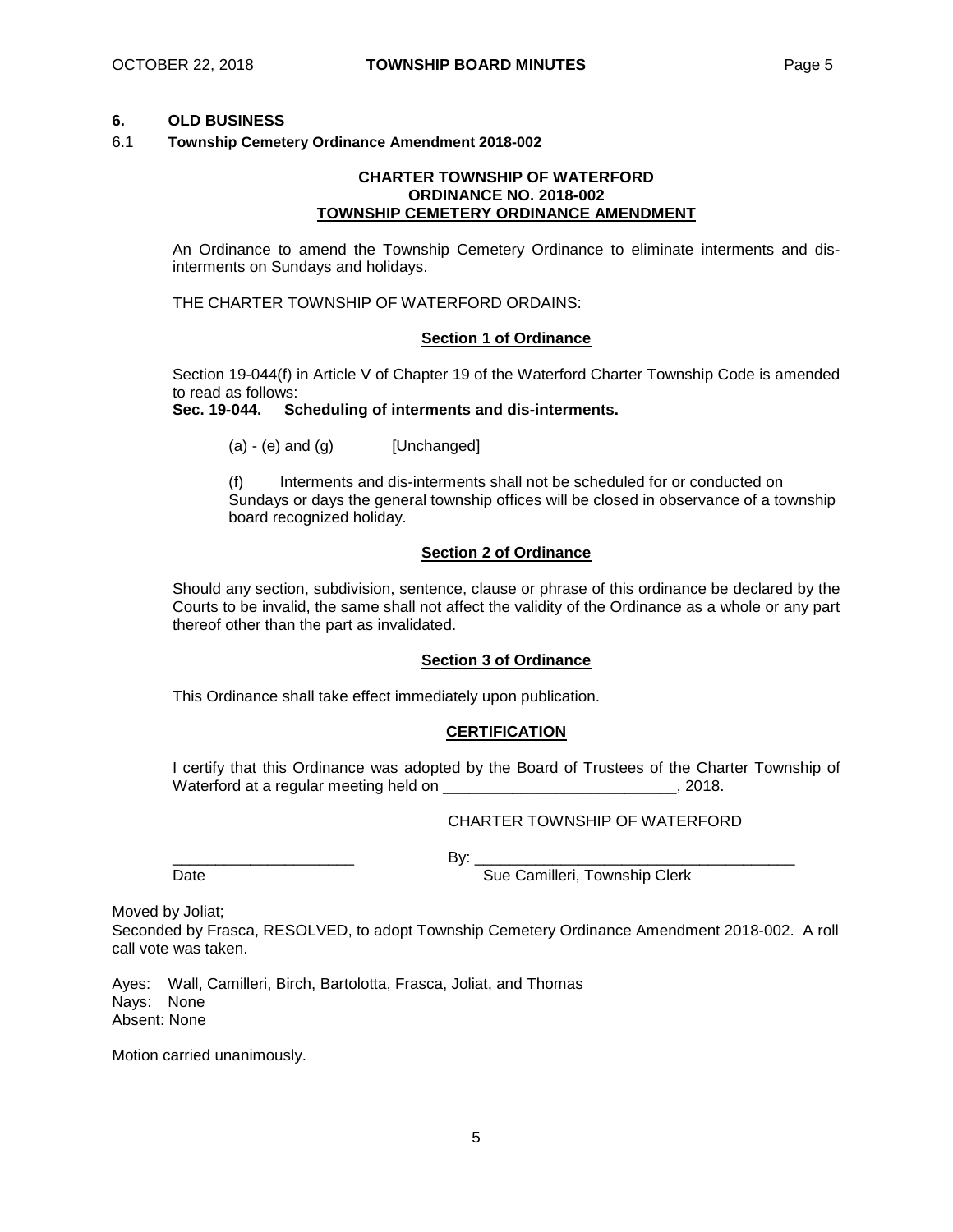#### **6.2 Township Massage Establishment Ordinance Amendment 2018-003**

### **CHARTER TOWNSHIP OF WATERFORD ORDINANCE NO. 2018-003 MASSAGE ESTABLISHMENT LICENSING ORDINANCE AMENDMENT**

An Ordinance to amend the Township Massage Establishment Licensing Ordinance to change the license requirements and permitted hours of operation for massage establishments.

THE CHARTER TOWNSHIP OF WATERFORD ORDAINS:

#### **Section 1 of Ordinance**

Sections 10-165, 10-166, 10-167(f), and 10-178 in Division 5 of Article III in Chapter 10 of the Waterford Charter Township Code are amended to read as follows:

#### **Sec. 10-165. Massage therapist license requirement.**

No person shall perform or practice massage for compensation unless that person has a valid massage therapist license under Part 179A of the Public Health Code, MCL 333.17951 – 333.17969, as amended, and that license has been filed with the Township Clerk.

### **Sec. 10-166. Owner's, operator's and manager's duty as to employees' licenses.**

No licensee or owner, operator, or manager of a massage establishment or massage school shall employ or allow a person to perform or practice massage that does not have a valid massage therapist license under Part 179A of the Public Health Code, MCL 333.17951 – 333.17969, as amended, that has been filed with the Township Clerk.

#### **Sec. 10-167. Additional application requirements.**

In accordance with Sec. 10-072(7), the following items shall be submitted as part of the application:

(a) - (e) [Unchanged]

(f) A copy of the massage therapist license under Part 179A of the Public Health  $333.17951 - 333.17969$ , as amended, for each massage therapist the applicant expects to be performing or practicing massage at the establishment.  $(g) - (i)$  [Unchanged]

### **Sec. 10-178. Hours of operation.**

No massage establishment or massage school shall be open to the public for business between the hours of 9:00 p.m. and 7:00 a.m.

### **Section 2 of Ordinance**

Should any section, subdivision, sentence, clause or phrase of this ordinance be declared by the Courts to be invalid, the same shall not affect the validity of the Ordinance as a whole or any part thereof other than the part as invalidated.

#### **Section 3 of Ordinance**

This Ordinance shall take effect immediately upon publication.

#### **CERTIFICATION**

I certify that this Ordinance was adopted by the Board of Trustees of the Charter Township of Waterford at a regular meeting held on \_\_\_\_\_\_\_\_\_\_\_\_\_\_\_\_\_\_\_\_\_\_\_\_\_\_\_\_, 2018.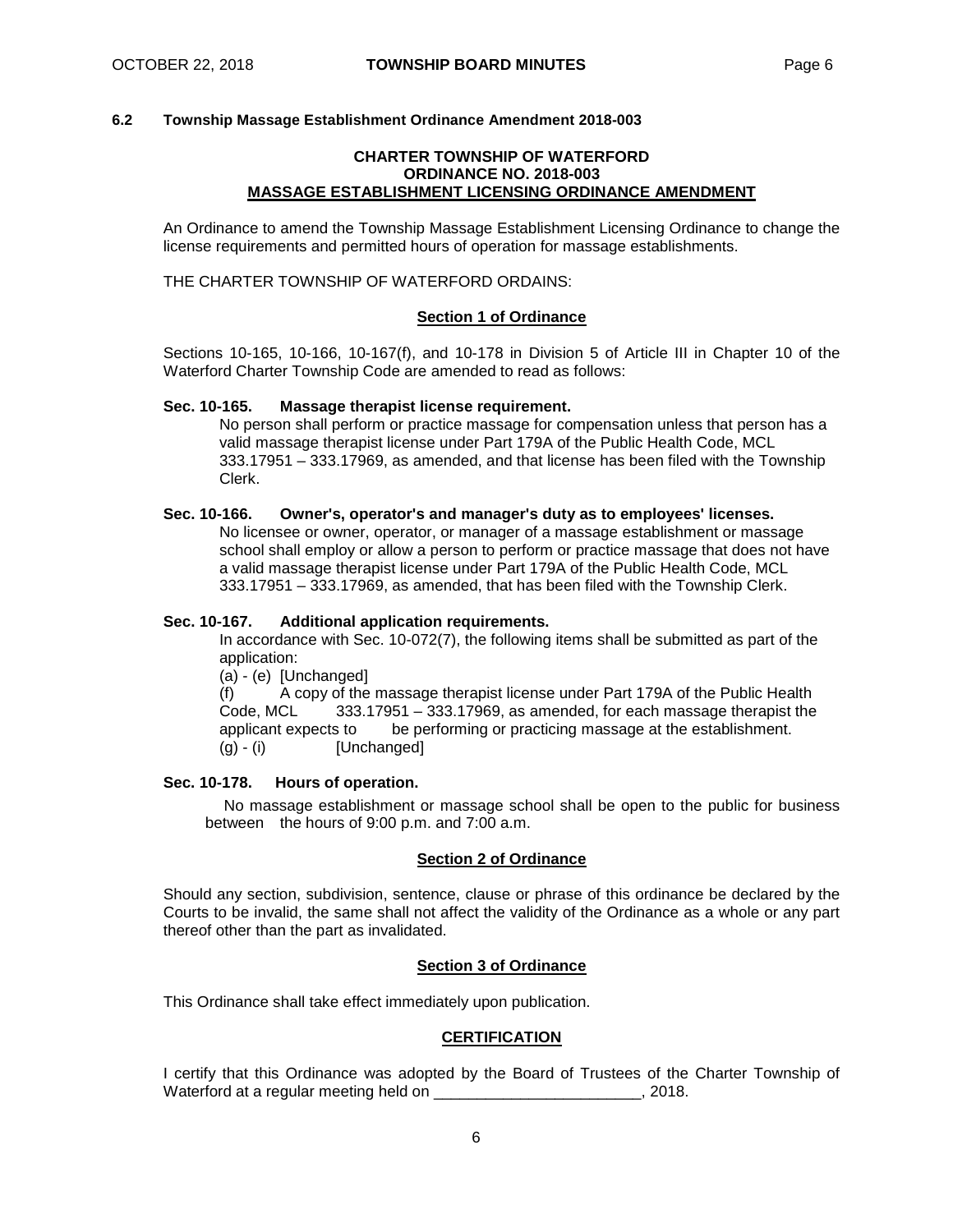Township Massage Establishment Ordinance Amendment 2018-003 Continued.

CHARTER TOWNSHIP OF WATERFORD

\_\_\_\_\_\_\_\_\_\_\_\_\_\_\_\_\_\_\_\_\_ By: \_\_\_\_\_\_\_\_\_\_\_\_\_\_\_\_\_\_\_\_\_\_\_\_\_\_\_\_\_\_\_\_\_\_\_\_\_

Date **Sue Camilleri, Township Clerk** Sue Camilleri, Township Clerk

Moved by Camilleri;

Seconded by Joliat, RESOLVED, to adopt Township Massage Establishment Ordinance Amendment 2018- 003. A roll call vote was taken.

Ayes: Wall, Camilleri, Birch, Bartolotta, Frasca, Joliat, and Thomas Nays: None Absent: None

Motion carried unanimously.

# **NEW BUSINESS**<br>7.1 Consider

7.1 Consider Township Attorney Disclosure of Potential Conflict of Interest Regarding West Oakland Transportation Authority

Township Attorney Dovre addressed the Board. He advised that over the last six months Waterford Township has been in discussions with Highland Township regarding forming a Transpiration Authority. He has been provided a draft agreement and business plan and felt that he should disclose a potential conflict of interest. Highland Township has an active transportation program and Highland Township employees would become employees of a transportation Authority and potentially be a benefit to Highland Township if Waterford Township should participate. Second, it would be a matter of funding of this program with financial obligations based on populous and ridership. Waterford would be the most populist of all the entities. He does not see a conflict representing Highland Township and Waterford Township to create an authority and bring something to the Board. What Attorney Dovre stated he would not be able to have any expectations to negotiate any financial ends of the deal. Finally, if you are comfortable in having him having dual representation he is comfortable doing so.

Moved by Camilleri;

Seconded by Frasca, RESOLVED, to consent to Rosati, Schultz, Joppich, and Amtsbuechler PC. and Gary Dovre representing both Waterford Township and Highland Township in the setting up of West Oakland transportation Authority but not for financial obligations. A roll call vote was taken.

Ayes: Wall, Camilleri, Birch, Bartolotta, Frasca, Joliat, and Thomas Nays: None Absent: None

Motion carried unanimously.

An audio problem was noted.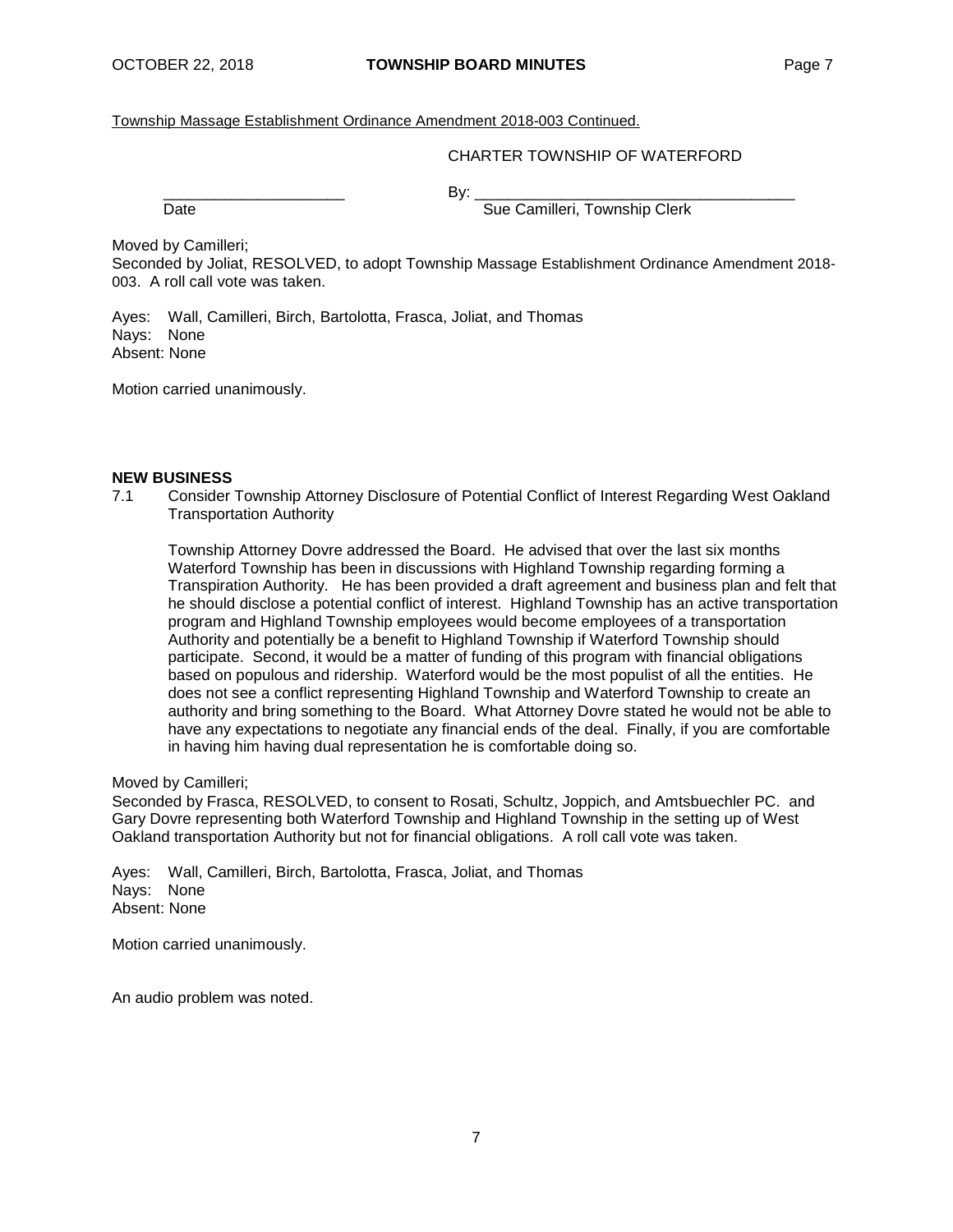## **7.2 2018 Delinquent Water and Sewer Billings**

The following memo was received from Russell Williams, Director of DPW.

Please see the attached Memo from Mr. Derek Diederich, DPW Administrative Superintendent / Township Budget Director, regarding the transfer of \$2,230,175.94 from delinquent Water and Sewer Billing charges transferred to the 2018 Winter Tax Roll pursuant to a long-standing Waterford Township Ordinance.

Moved by Camilleri;

Seconded by Frasca, RESOLVED, to approve the 2018 Delinquent Water and Sewer Billings and place the charges, in the amount of \$2,230,175.94, on the 2018 Winter Tax Roll pursuant to the Waterford Township Ordinance. A roll call vote was taken.

Ayes: Wall, Camilleri, Birch, Bartolotta, Frasca, Joliat, and Thomas Nays: None Absent: None

Motion carried unanimously.

## **7.3 AFG Grant Award to Purchase Fire Hose**

The following memo was received from Matthew J. Covey, Deputy Fire Chief.

Waterford Regional Fire Department has been awarded a \$56,100 grant through the Assistance to Firefighters Grant (AFG) program administered through FEMA. This award will fund the purchase of 90 50ft lengths of 1.75-inch fire attack hose, 9 2.5-inch play pipes, 25 1.5-inch fire attack nozzles and 14 125gpm foam educators. With this grant award, FEMA pays 90% of the cost and WRFD pays the other 10%. This is another opportunity that allows us to bring federal dollars back to Waterford Township residents.

We have discussed this purchase with Dawn Cito, the Township's Purchasing Agent, and she has approved this proposal.

- 90 50ft. lengths of 1.75-inch fire hose will replace our current pre-connected fire attack lines on all of our fire apparatus. Cost \$17,220.75
- 9 2.5-inch play pipes. This will replace our aging large defensive nozzles on our front line fire engines. Cost \$7,566.30
- 25 1.5-inch fire attack nozzles. This will replace our aging fire attack nozzles and create uniformity amongst our or fire apparatus. Cost \$19,092.50
- 14 125 apm foam educators. This will replace our aging foam educators and create uniformity amongst our fire apparatus. Cost \$8,428.00

Total Cost of project \$52,307.55

Waterford match \$4,755.23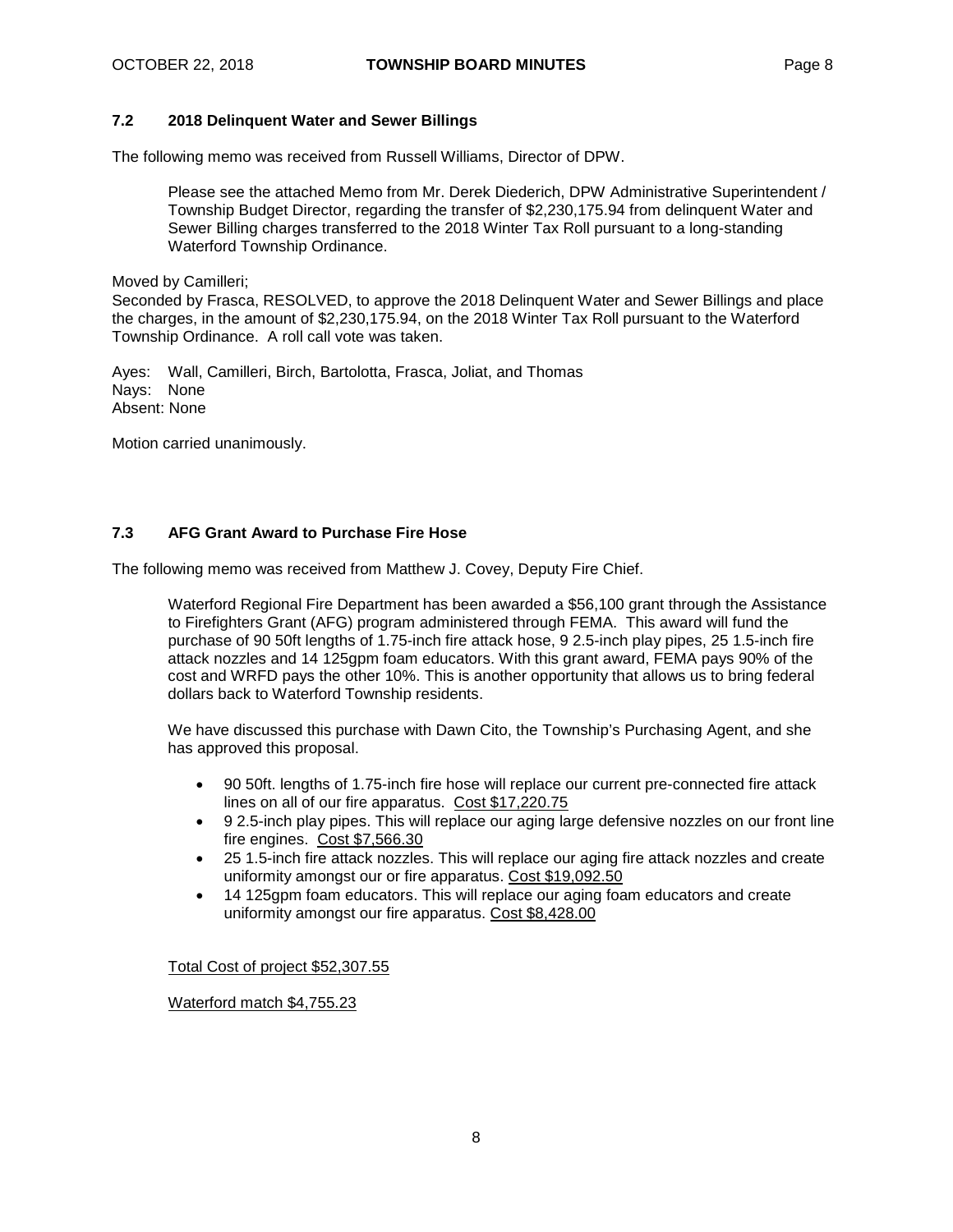## AFG Grant Award to Purchase Fire Hose Continued.

### **See attached photos of planned purchases.**

90 50ft. lengths of 1.75-inch fire hose will replace our current fire attack hose on our fire trucks. It will also help us standardize the color of each cross lays. Which assist the interior fire crews in an emergency situation to advise to command which fire line they are working on. This is extremely important in the event of need for rescue or if a victim is located in a fire.



9 2.5-inch play pipes. These nozzles are designed to be on our large diameter 2.5-inch fire hose. This is typically used on our large fires requiring a large amount of water; 300 gallons per minute or more. These nozzles will update our current 2.5 nozzles and standardize our trucks.



25 1.5-inch fire attack nozzles. These nozzles are used daily in the fire service they are designed to be a fire attack nozzle. They are used to fight house fires, vehicle fires and other fires. These nozzles will update our current 1.5-inch nozzles and standardize our trucks.



14 125gpm foam educators are used to draw foam into the fire lines to extinguish flammable liquid fires, such as gasoline. The foam suffocates the fire by removing the oxygen. In addition to that is creates a vapor barrier on top of the fuel. This will replace our 30+ year old foam educators and standardize our trucks.



Moved by Camilleri;

Seconded by Bartolotta, RESOLVED, to approve the Assistance to Firefighters Grant (AFG) program administered through FEMA; to purchase fire hose; furthermore to authorize a single source purchase in the amount of \$56,100.00 with the Township's portion being 10%. A roll call vote was taken.

Ayes: Wall, Camilleri, Birch, Bartolotta, Frasca, Joliat, and Thomas Nays: None Absent: None

Motion carried unanimously.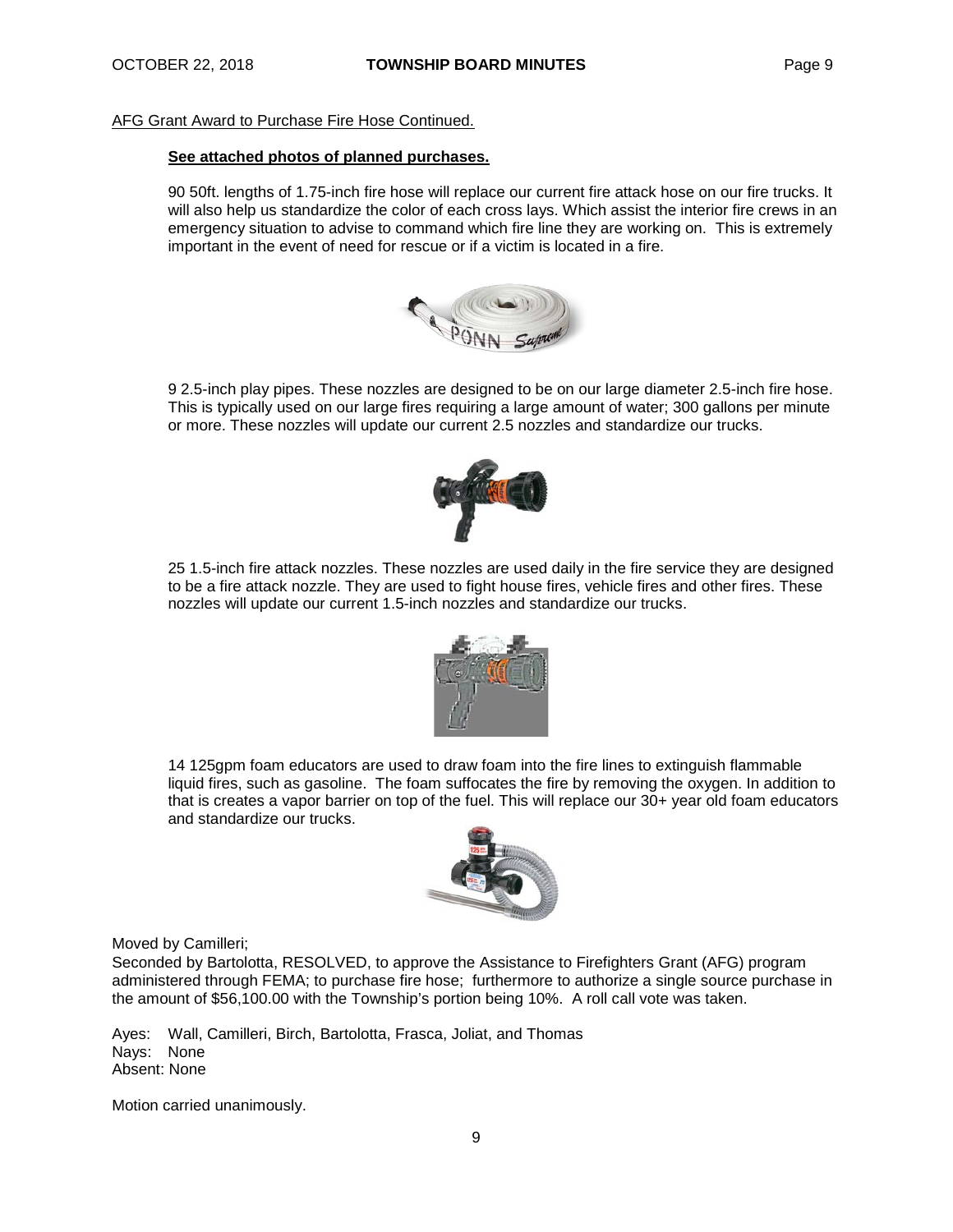## **7.4 Public Comments - Public comments will be limited to three (3) minutes per topic.**

### **Deputy Chief Covey**

Fire Ops 101 was held 2 weeks ago at Oakland Community College. Treasurer Birch participated and it gives elected Officials an opportunity to see the day to day operations of Fire service. Margaret kept up with the best of them and thanked her for attending.

### **Tom Berman, Oakland County Commissioner District 5**

Mr. Berman hopes to participate in Fire Ops 101 and looks forward to it. Congratulations to the Police Department Award recipients. He is impressed with the grant success in Waterford (\$22 million). He encouraged residents to volunteer for local boards and be involved in your community. He encouraged people to get out and vote, be prepared for long lines; the ballot has 3 proposals. Fortunately we will not run out of ballots. He thanked Clerk Camilleri on her feedback from the August 2018 Primary Election. It has been his honor and privilege to serve the people at the County level. Oakland County has a AAA bond rating.

## **8. Closed Session**

## **8.1 Possible Closed Session to Discuss Confidential Attorney Client Privileged Opinion Regarding Short Term Rentals.**

Moved by Joliat,

Seconded by Thomas, RESOLVED, to enter into closed session to discuss confidential attorney client privileged option regarding short term rentals and to include Rob Merinsky and Larry Lockwood. A roll call vote was taken.

Ayes: Wall, Camilleri, Birch, Bartolotta, Frasca, Joliat, and Thomas Nays: None Absent: None

Motion carried unanimously.

The board entered into closed session at 6:46 p.m. The Board returned from closed session at 7:44 pm.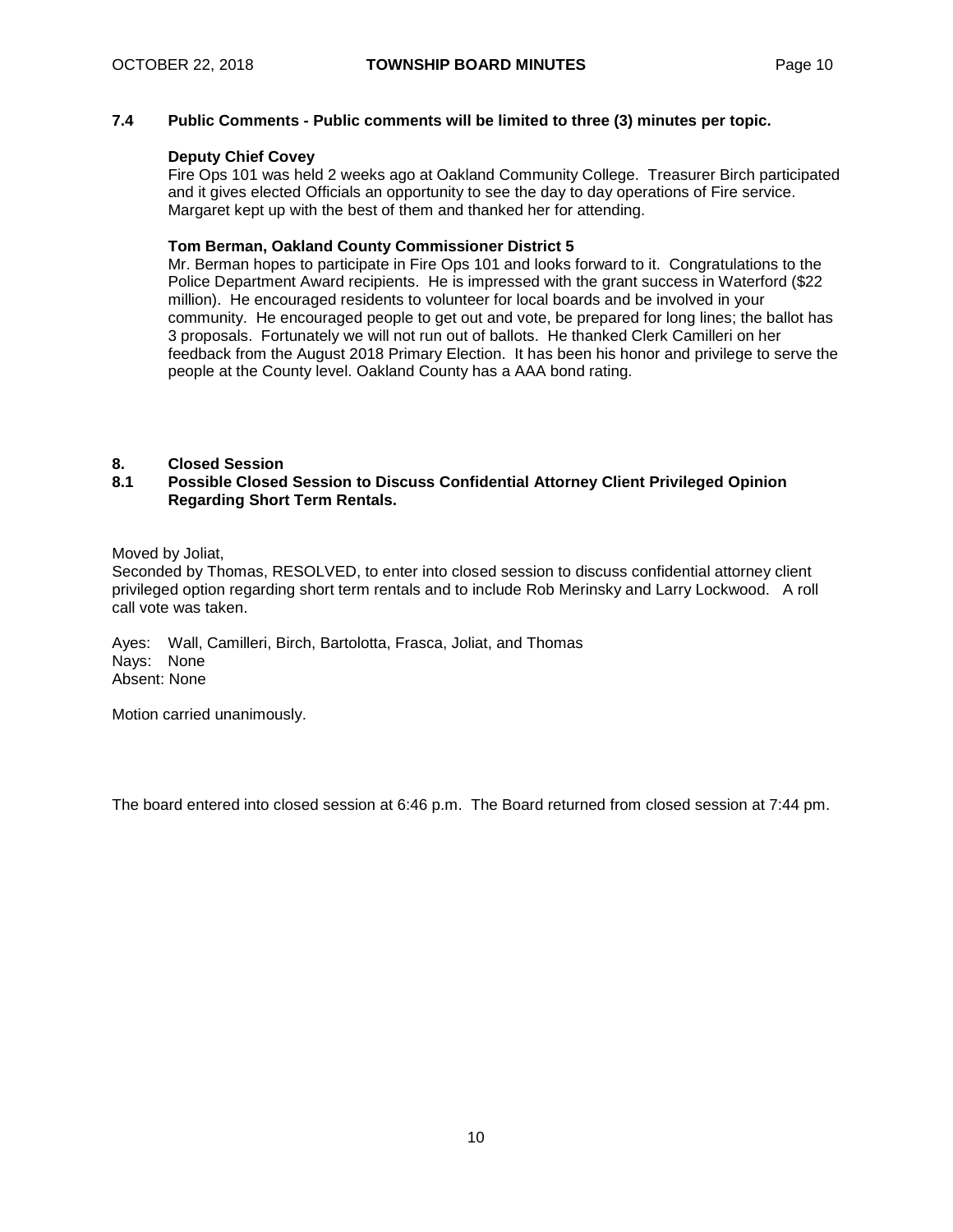## **ADJOURNMENT**

Moved by Joliat; Seconded by Birch, RESOLVED, to adjourn the meeting at 7:44 p.m.

Motion carried unanimously.

Sue Camilleri, Clerk

Gary Wall, Supervisor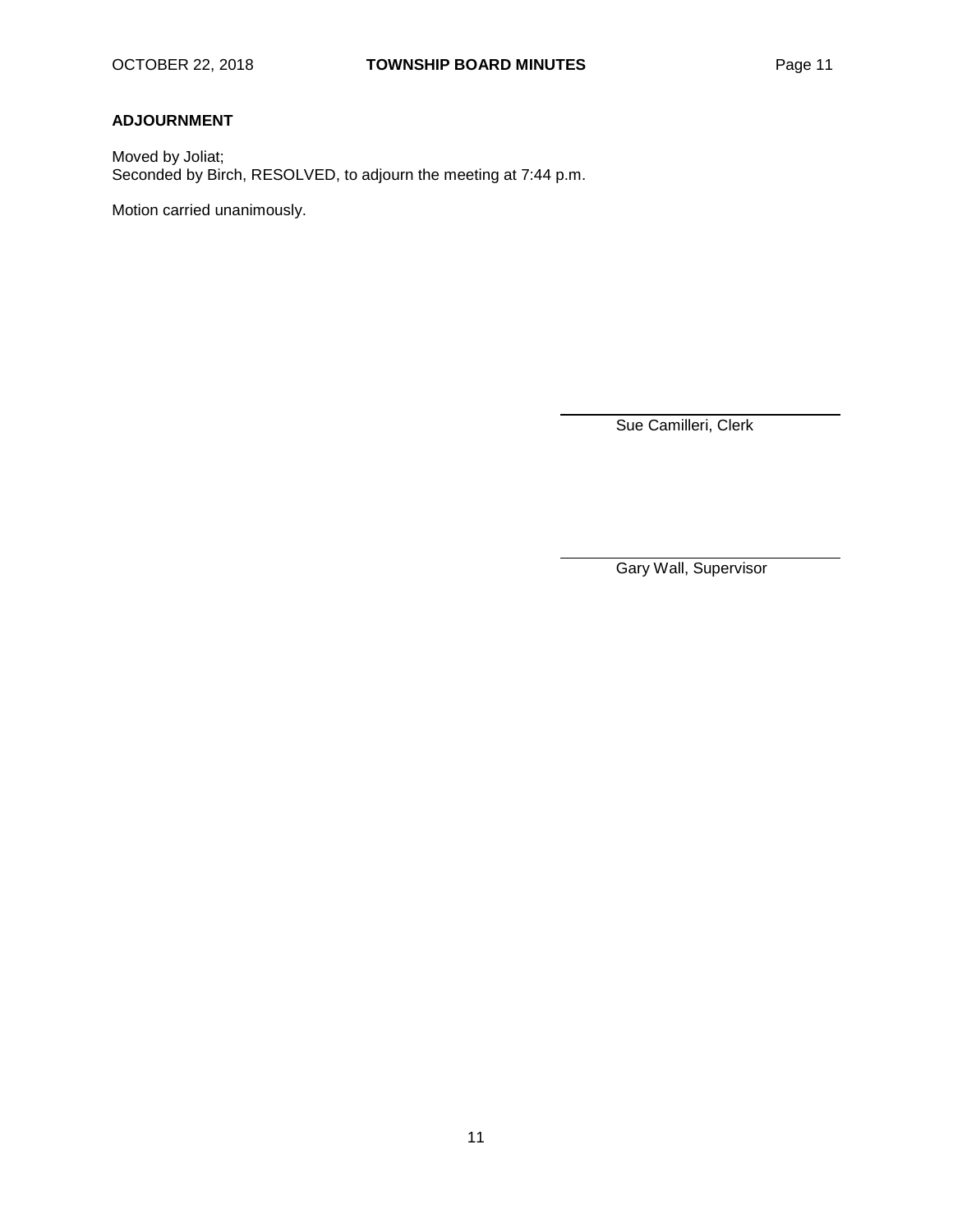| $10/18/2018$ $11:42$ | WATERFORD TOWNSHIP               |
|----------------------|----------------------------------|
| llievois             | AP CHECK RECONCILIATION REGISTER |

#### FOR: Uncleared

| CHECK # CHECK DATE TYPE    VENDOR NAME     |  |                                                            | UNCLEARED CLEARED BATCH CLEAR DATE |  |  |
|--------------------------------------------|--|------------------------------------------------------------|------------------------------------|--|--|
|                                            |  |                                                            |                                    |  |  |
| 279987 10/22/2018 PRINTED 011015 TRACTION  |  |                                                            | 153.40                             |  |  |
| 279988 10/22/2018 PRINTED 011021 ADI       |  |                                                            | 91.96                              |  |  |
|                                            |  | 279989 10/22/2018 PRINTED 011036 A&M PLUMBING              | 198.55                             |  |  |
|                                            |  | 279990 10/22/2018 PRINTED 011292 AIRGAS USA, LLC           | 89.95                              |  |  |
|                                            |  | 279991 10/22/2018 PRINTED 011730 ARROW PRINTING            | 49.16                              |  |  |
|                                            |  | 279992 10/22/2018 PRINTED 013181 ADLERS TOWING             | 150.00                             |  |  |
|                                            |  | 279993 10/22/2018 PRINTED 013666 APOLLO FIRE APPARATUS     | 289.15                             |  |  |
|                                            |  | 279994 10/22/2018 PRINTED 013685 APPLIED IMAGING           | 1,466.17                           |  |  |
|                                            |  | 279995 10/22/2018 PRINTED 014472 ALPHA DIRECTIONAL BORING  | 1,000.00                           |  |  |
|                                            |  | 279996 10/22/2018 PRINTED 021079 BAKER & TAYLOR BOOKS      | 1,982.75                           |  |  |
|                                            |  | 279997 10/22/2018 PRINTED 023068 K & Q LAW, PC             | 300.00                             |  |  |
|                                            |  | 279998 10/22/2018 PRINTED 023073 ANDREA BADALUCCO          | 350.00                             |  |  |
|                                            |  | 279999 10/22/2018 PRINTED 023231 BEDROCK EXPRESS LTD       | 350.00                             |  |  |
|                                            |  | 280000 10/22/2018 PRINTED 023456 BLACKBURN MFG CO          | 303.24                             |  |  |
|                                            |  | 280001 10/22/2018 PRINTED 023471 USA BLUE BOOK             | 2,504.20                           |  |  |
|                                            |  | 280002 10/22/2018 PRINTED 023711 BRILLIANCE PUBLISHING, IN | 59.98                              |  |  |
|                                            |  | 280003 10/22/2018 PRINTED 023725 CITY ELECTRIC SUPPLY CO   | 15.45                              |  |  |
|                                            |  | 280004 10/22/2018 PRINTED 041192 CDW GOVERNMENT INC        | 617.54                             |  |  |
|                                            |  | 280005 10/22/2018 PRINTED 041218 C GREEN'S TREE SERVICE    | 7,500.00                           |  |  |
|                                            |  | 280006 10/22/2018 PRINTED 041460 CLYDES FRAME & WHEEL SERV | 1,924.77                           |  |  |
|                                            |  | 280007 10/22/2018 PRINTED 043331 CHEMCO PRODUCTS INC       | 14, 132.22                         |  |  |
|                                            |  | 280008 10/22/2018 PRINTED 043375 CITY GLASS COMPANY INC.   | 340.00                             |  |  |
|                                            |  | 280009 10/22/2018 PRINTED 043381 CITY OF PONTIAC           | 1,743.36                           |  |  |
|                                            |  | 280010 10/22/2018 PRINTED 043604 CONTRACTORS CONNECTION    | 326.40                             |  |  |
| 280011 10/22/2018 PRINTED 051201 DEAF CAN! |  |                                                            | 139.00                             |  |  |
|                                            |  | 280012 10/22/2018 PRINTED 053612 DOVER & COMPANY, LLC      | 7,865.00                           |  |  |
|                                            |  | 280013 10/22/2018 PRINTED 063476 ELECTROCOMM-MICHIGAN, INC | 240.00                             |  |  |
|                                            |  | 280014 10/22/2018 PRINTED 063553 ENERGY REDUCTION COALITIO | 291,255.57                         |  |  |
|                                            |  | 280015 10/22/2018 PRINTED 063932 EXXON MOBIL               | 33.93                              |  |  |
|                                            |  | 280016 10/22/2018 PRINTED 083051 TAREK FAKHOURI            | 860.00                             |  |  |
|                                            |  | 280017 10/22/2018 PRINTED 083373 FIRESTONE TIRE & SERV CTR | 1,033.76                           |  |  |
|                                            |  | 280018 10/22/2018 PRINTED 083432 FIFER INVESTIGATIONS LLC  | 3,500.00                           |  |  |
|                                            |  | 280019 10/22/2018 PRINTED 083437 FIRST DUE FIRE SUPPLY     | 276.94                             |  |  |
|                                            |  | 280020 10/22/2018 PRINTED 083452 SUBURBAN FORD OF WATERFOR | 2,860.71                           |  |  |
|                                            |  | 280021 10/22/2018 PRINTED 083624 FOUR SEASONS PAINTING AND | 1,550.00                           |  |  |
|                                            |  | 280022 10/22/2018 PRINTED 093015 GALCO INDUSTRIAL ELECTRON | 19.06                              |  |  |
|                                            |  | 280023 10/22/2018 PRINTED 093026 RICHARD GALAT             | 300.00                             |  |  |
|                                            |  | 280024 10/22/2018 PRINTED 093451 GLOBAL OFFICE SOLUTIONS   | 12,171.21                          |  |  |
|                                            |  | 280025 10/22/2018 PRINTED 093565 GOODYEAR AUTO SERV CTR    | 135.43                             |  |  |
|                                            |  | 280026 10/22/2018 PRINTED 093565 GOODYEAR AUTO SERV CTR    | 628.46                             |  |  |
| 280027 10/22/2018 PRINTED 093705 GRAINGER  |  |                                                            | 278.22                             |  |  |
|                                            |  | 280028 10/22/2018 PRINTED 103018 DERWOOD HAINES JR         | 650.00                             |  |  |
| 280029 10/22/2018 PRINTED 103023 HESCO     |  |                                                            | 2,866.66                           |  |  |
|                                            |  | 280030 10/22/2018 PRINTED 103031 HALT FIRE INC             | 1,598.54                           |  |  |
|                                            |  | 280031 10/22/2018 PRINTED 103143 HALLAHAN & ASSOCIATES, PC | 1,230.00                           |  |  |
|                                            |  | 280032 10/22/2018 PRINTED 103584 JOHN H HOLMES             | 300.00                             |  |  |
|                                            |  | 280033 10/22/2018 PRINTED 103641 HOME CONFINEMENT          | 368.00                             |  |  |
| 280034 10/22/2018 PRINTED 111112 IBM CORP  |  |                                                            | 870.45                             |  |  |
|                                            |  | 280035 10/22/2018 PRINTED 113491 IMPRESSIVE PRINTING & PRO | 18.00                              |  |  |
|                                            |  | 280036 10/22/2018 PRINTED 113542 INGRAM LIBRARY SERVICES   | 19.56                              |  |  |
|                                            |  | 280037 10/22/2018 PRINTED 113551 NICHOLS PAPER & SUPPLY CO | 881.50                             |  |  |
|                                            |  | 280038 10/22/2018 PRINTED 113701 IRON MOUNTAIN             | 424.26                             |  |  |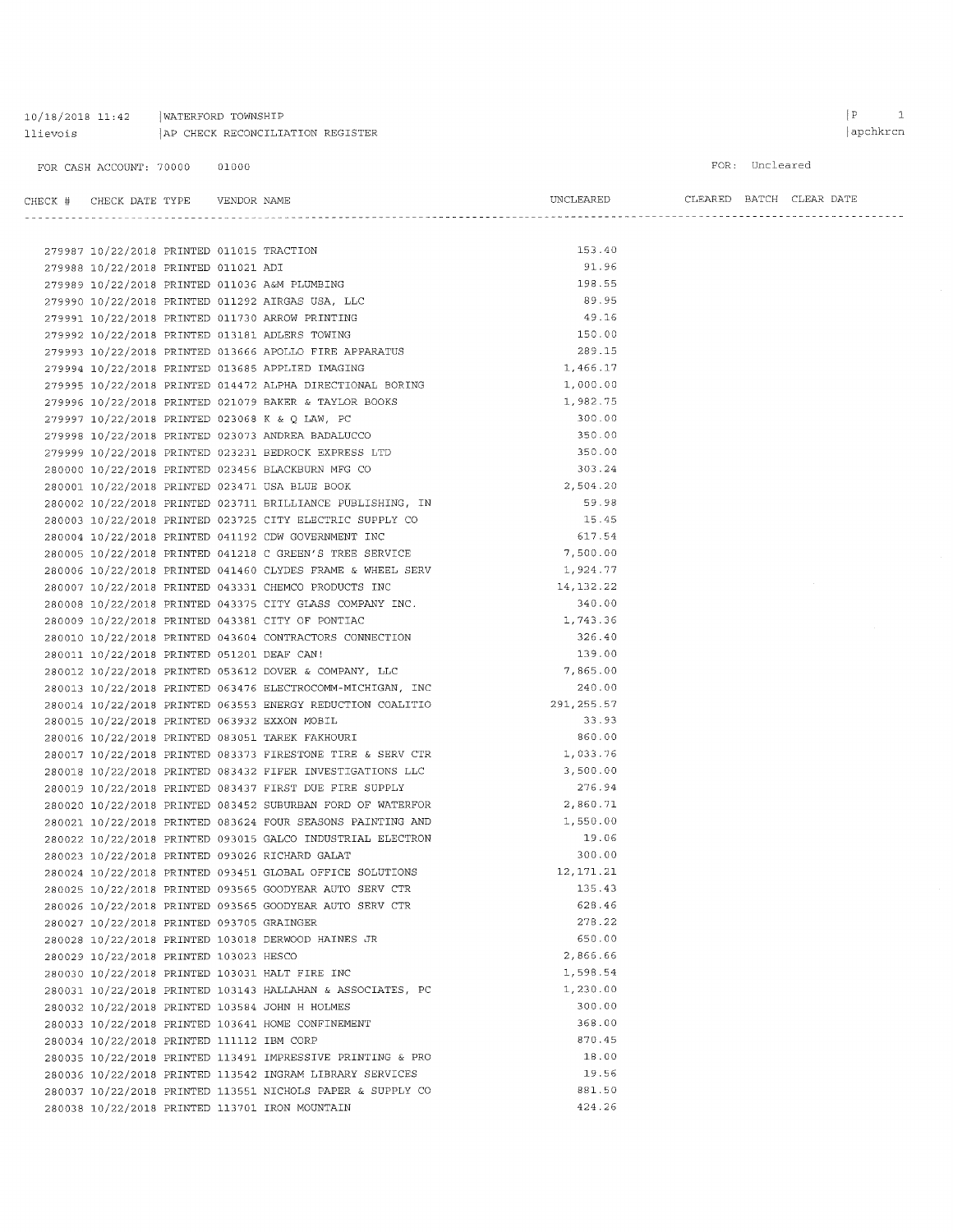#### 10/18/2018 11:42 | WATERFORD TOWNSHIP AP CHECK RECONCILIATION REGISTER llievois

280085 10/22/2018 PRINTED 253347 SHORELINE CHARTERS & TOUR

280086 10/22/2018 PRINTED 254825 SJMH MEDICAL PRACTICE

280088 10/22/2018 PRINTED 263227 TELEVEND SERVICES, INC

280089 10/22/2018 PRINTED 263582 THOMSON REUTERS-WEST

280087 10/22/2018 PRINTED 254843 STAR EMS

280090 10/22/2018 PRINTED 263737 TRUGREEN

FOR CASH ACCOUNT: 70000 01000

#### FOR: Uncleared

CLEARED BATCH CLEAR DATE CHECK # CHECK DATE TYPE VENDOR NAME INCLEARED 52.54 280039 10/22/2018 PRINTED 121003 POWER PLAN 280040 10/22/2018 PRINTED 121011 J&B MEDICAL SUPPLY 2,157.34 280041 10/22/2018 PRINTED 121300 JGM VALVE CORP 17,551.00 280042 10/22/2018 PRINTED 123023 JAIL ALTERNATIVES FOR MIC 251.00 280043 10/22/2018 PRINTED 143600 SCOTT C KOZAK 300.00 280044 10/22/2018 PRINTED 143707 KRONOS SAASHR, INC 608.97 260.00 280045 10/22/2018 PRINTED 143837 JASON KUCMIERZ 4.799.08 280046 10/22/2018 PRINTED 153240 LESLIE TIRE 280047 10/22/2018 PRINTED 153367 LIBRARY NETWORK, THE 4.279.86 280048 10/22/2018 PRINTED 161058 MDE INC 595.00 280049 10/22/2018 PRINTED 163485 PAULETTE MICHEL LOFTIN 60.00 280050 10/22/2018 PRINTED 163508 FERGUSON ENTERPRISES, INC 233.05 280051 10/22/2018 PRINTED 174457 STATE OF MICHIGAN 640.00 280052 10/22/2018 PRINTED 174721 STATE OF MICHIGAN 120.00 280053 10/22/2018 PRINTED 174725 MICHIGAN ASSOC OF CHIEFS 100.00 280054 10/22/2018 PRINTED 183052 NAPA AUTO PARTS 9.90 280055 10/22/2018 PRINTED 183578 NORTH ELECTRIC SUPPLY CO 764.42 608.25 280056 10/22/2018 PRINTED 183868 NEUMANN SMITH ARCHITECTUR 280057 10/22/2018 PRINTED 183952 NYE UNIFORM COMPANY 2.127.90 280058 10/22/2018 PRINTED 193019 OAKLAND COUNTY LEGAL NEWS 359.30 280059 10/22/2018 PRINTED 193074 MEDIA NEWS-21CM ADVERTISI 475.53 280060 10/22/2018 PRINTED 193273 OFFICE DEPOT 71.99 280061 10/22/2018 PRINTED 204040 OAKLAND COUNTY TREASURER  $62.00$ 280062 10/22/2018 PRINTED 204040 OAKLAND COUNTY TREASURER 80.00 280063 10/22/2018 PRINTED 204040 OAKLAND COUNTY TREASURER 744.00 1,715.47 280064 10/22/2018 PRINTED 204040 OAKLAND COUNTY TREASURER 280065 10/22/2018 PRINTED 204040 OAKLAND COUNTY TREASURER 17,711.50 280066 10/22/2018 PRINTED 204505 OAKLAND SCHOOLS 201.60 280067 10/22/2018 PRINTED 204665 OAKLAND COUNTY TREASURER 12,472.93 280068 10/22/2018 PRINTED 204665 OAKLAND COUNTY TREASURER 797.171.23 280069 10/22/2018 PRINTED 213211 PERCEPTIVE CONTROLS INC 3,840.00 280070 10/22/2018 PRINTED 213287 PREMIER SAFETY  $1,215.00$ 280071 10/22/2018 PRINTED 213454 NANCY PLASTERER 350.00 280072 10/22/2018 PRINTED 213566 COFFEE BREAK INC 101.25 280073 10/22/2018 PRINTED 213619 PHOTOGRAPHY BY MARI 500.00 280074 10/22/2018 PRINTED 233839 QUALITY FIRST AID AND SAF 334.94 280075 10/22/2018 PRINTED 241008 RKA PETROLEUM COMPANIES, 5.393.93 280076 10/22/2018 PRINTED 243040 PENGUIN RANDOM HOUSE LLC 96.21 280077 10/22/2018 PRINTED 243206 RECORDED BOOKS LLC 451 31 280078 10/22/2018 PRINTED 243228 STELLA REYES 270.00 280079 10/22/2018 PRINTED 243257 RECOVERY CONSULTANTS INC 225.00 280080 10/22/2018 PRINTED 251006 SHRADER TIRE & OIL OF MIC 1,790.89 280081 10/22/2018 PRINTED 251234 SECREST WARDLE LYNCH HAMP 12,514.40 280082 10/22/2018 PRINTED 251238 SERVICE HEATING & PLUMBIN 4,801.33 280083 10/22/2018 PRINTED 253160 SCRAMLIN FEEDS 307.00 280084 10/22/2018 PRINTED 253293 HOWARD L SHIFMAN, P.C.  $10.000.00$ 

> 5.705.22 1.640.25

2.225.11

28.45

359.68

2, 247.75

## $|P|$  2

apchkrcn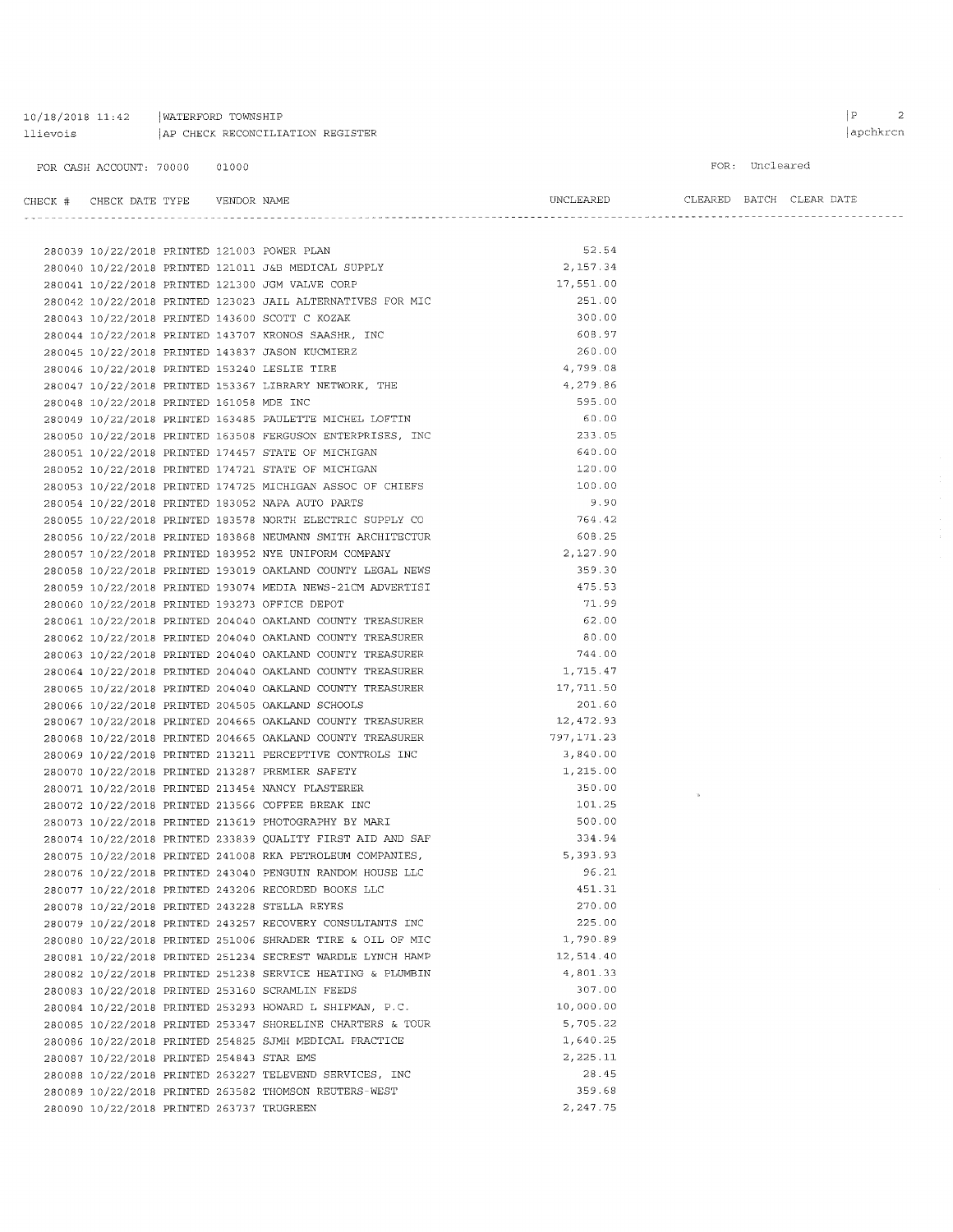| 10/18/2018 11:42                       | WATERFORD TOWNSHIP<br>llievois   AP CHECK RECONCILIATION REGISTER |  |            |                                                 |                                                            |  |              |  |     | $\, {\bf p}$             | 3<br>apchkrcn |  |  |
|----------------------------------------|-------------------------------------------------------------------|--|------------|-------------------------------------------------|------------------------------------------------------------|--|--------------|--|-----|--------------------------|---------------|--|--|
|                                        | FOR CASH ACCOUNT: 70000                                           |  | 01000      |                                                 |                                                            |  |              |  |     | FOR: Uncleared           |               |  |  |
| CHECK # CHECK DATE TYPE    VENDOR NAME |                                                                   |  |            |                                                 |                                                            |  | UNCLEARED    |  |     | CLEARED BATCH CLEAR DATE |               |  |  |
|                                        |                                                                   |  |            |                                                 |                                                            |  |              |  |     |                          |               |  |  |
|                                        |                                                                   |  |            | 280091 10/22/2018 PRINTED 271536 UPS STORE      |                                                            |  | 11.89        |  |     |                          |               |  |  |
|                                        |                                                                   |  |            | 280092 10/22/2018 PRINTED 273533 UNIFIRST CORP  |                                                            |  | 1,379.41     |  |     |                          |               |  |  |
|                                        |                                                                   |  |            |                                                 | 280093 10/22/2018 PRINTED 273542 UNIQUE MGMT SERVICES INC  |  | 340.10       |  |     |                          |               |  |  |
|                                        |                                                                   |  |            |                                                 | 280094 10/22/2018 PRINTED 283215 VENDTEK WHOLESALE EQUIPTM |  | 255.00       |  |     |                          |               |  |  |
|                                        |                                                                   |  |            | 280095 10/22/2018 PRINTED 283247 VESCO OIL CORP |                                                            |  | 222.75       |  |     |                          |               |  |  |
|                                        |                                                                   |  |            |                                                 | 280096 10/22/2018 PRINTED 291365 PRAXAIR DISTRIBUTION INC  |  | 253.68       |  |     |                          |               |  |  |
|                                        |                                                                   |  |            | 280097 10/22/2018 PRINTED 293206 WEINGARTZ      |                                                            |  | 44.09        |  |     |                          |               |  |  |
|                                        |                                                                   |  |            |                                                 | 280098 10/22/2018 PRINTED 293348 WHITLOCK BUSINESS SYSTEMS |  | 4,775.27     |  |     |                          |               |  |  |
|                                        |                                                                   |  |            |                                                 | 280099 10/22/2018 PRINTED 304930 WATERFORD TOWNSHIP DPW    |  | 543.28       |  |     |                          |               |  |  |
|                                        |                                                                   |  |            | 280100 10/22/2018 PRINTED 500246 MI MED INC     |                                                            |  | 2,622.61     |  |     |                          |               |  |  |
|                                        |                                                                   |  | 114 CHECKS |                                                 | CASH ACCOUNT TOTAL                                         |  | 1,299,742.17 |  | .00 |                          |               |  |  |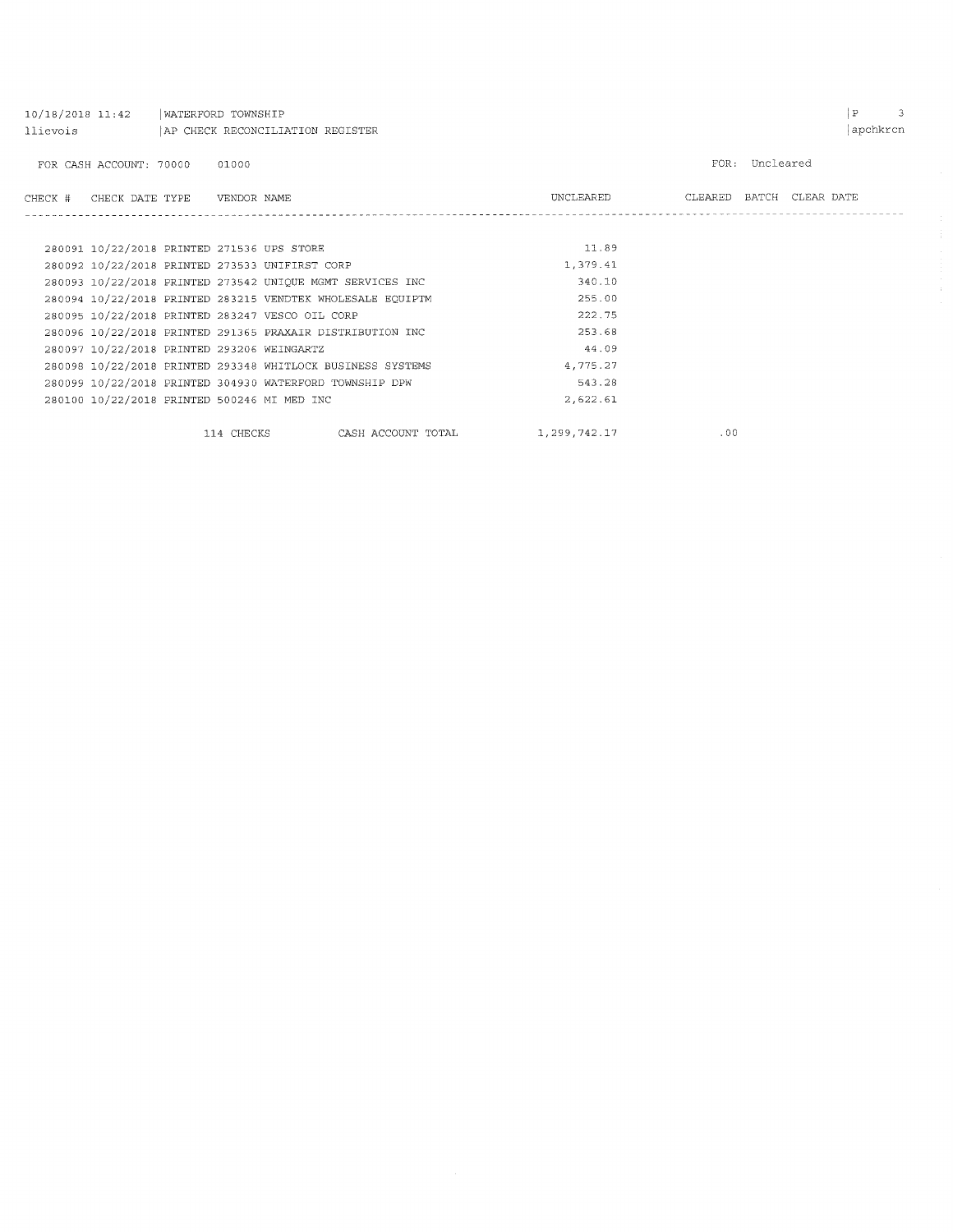Chicks Already Maile 2 vance

10/18/2018 11:42 WATERFORD TOWNSHIP llievois AP CHECK RECONCILIATION REGISTER

FOR CASH ACCOUNT: 70000 01000

CHECK # CHECK DATE TYPE VENDOR NAME   $\begin{array}{ccc} \mid & \text{P} & \text{1} \end{array}$ apchkrcn

FOR: Uncleared

| ECK # |  | CHECK DATE TYPE VENDOR NAME                                | UNCLEARED  | CLEARED BATCH CLEAR DATE |  |  |
|-------|--|------------------------------------------------------------|------------|--------------------------|--|--|
|       |  |                                                            |            |                          |  |  |
|       |  | 279917 10/11/2018 PRINTED 023854 BUSY BODIES               | 662.00     |                          |  |  |
|       |  | 279918 10/11/2018 PRINTED 063004 EAGLE GRAPHICS AND DESIGN | 758.00     |                          |  |  |
|       |  | 279919 10/11/2018 PRINTED 073040 JODI BURCHETT             | 107.25     |                          |  |  |
|       |  | 279920 10/16/2018 PRINTED 013198 ADVANCED DISPOSAL         | 2,032.05   |                          |  |  |
|       |  | 279921 10/16/2018 PRINTED 013801 AT&T                      | 221.46     |                          |  |  |
|       |  | oseese 10/16/0010 primum osicio prim aposa prim diitrip    | 100 052 01 |                          |  |  |

|  |                                             |  | 279920 10/16/2018 PRINTED 013198 ADVANCED DISPOSAL         | 2,032.05   |
|--|---------------------------------------------|--|------------------------------------------------------------|------------|
|  | 279921 10/16/2018 PRINTED 013801 AT&T       |  |                                                            | 221.46     |
|  |                                             |  | 279922 10/16/2018 PRINTED 021510 BLUE CROSS BLUE SHIELD    | 189,053.81 |
|  |                                             |  | 279923 10/16/2018 PRINTED 023903 TAMMY BURMAN              | 403.75     |
|  |                                             |  | 279924 10/16/2018 PRINTED 041460 CLYDES FRAME & WHEEL SERV | 6,108.90   |
|  |                                             |  | 279925 10/16/2018 PRINTED 063181 MICHAEL J EBERLE          | 825.00     |
|  |                                             |  | 279926 10/16/2018 PRINTED 063708 RICHARD ERICKSON          | 980.00     |
|  |                                             |  | 279927 10/16/2018 PRINTED 063791 MARK ETTINGER             | 120.00     |
|  |                                             |  | 279928 10/16/2018 PRINTED 073248 VALERIE FERRERA           | 38.95      |
|  |                                             |  | 279929 10/16/2018 PRINTED 073611 DANIEL MATA               | 108.90     |
|  |                                             |  | 279930 10/16/2018 PRINTED 083047 DOLORES FARRELL           | 115.50     |
|  |                                             |  | 279931 10/16/2018 PRINTED 093859 THE GRACEY LAW FIRM       | 12,008.00  |
|  |                                             |  | 279932 10/16/2018 PRINTED 153097 LAMPHERE'S TREE SERVICE   | 600.00     |
|  |                                             |  | 279933 10/16/2018 PRINTED 163281 RODDY D MEYER             | 1,407.38   |
|  | 279934 10/16/2018 PRINTED 163608 STAN MOORE |  |                                                            | 120.00     |
|  | 279935 10/16/2018 PRINTED 163712 MARY MRSAN |  |                                                            | 70.92      |
|  |                                             |  | 279936 10/16/2018 PRINTED 174453 STATE OF MICHIGAN         | 50.00      |
|  |                                             |  | 279937 10/16/2018 PRINTED 183021 NATIONAL TRAILS           | 1,425.00   |
|  |                                             |  | 279938 10/16/2018 PRINTED 183289 NETWORKFLEET INC          | 1,333.75   |
|  |                                             |  | 279939 10/16/2018 PRINTED 193464 MICHAEL OLIVER            | 120.00     |
|  |                                             |  | 279940 10/16/2018 PRINTED 204040 OAKLAND COUNTY TREASURER  | 439.79     |
|  |                                             |  | 279941 10/16/2018 PRINTED 204040 OAKLAND COUNTY TREASURER  | 676.60     |
|  |                                             |  | 279942 10/16/2018 PRINTED 204040 OAKLAND COUNTY TREASURER  | 1,075.22   |
|  |                                             |  | 279943 10/16/2018 PRINTED 204910 OAKLAND CNTY TREASURERS O | 2,598.46   |
|  |                                             |  | 279944 10/16/2018 PRINTED 211016 PLM LAKE & LAND MANAGEMEN | 176.58     |
|  |                                             |  | 279945 10/16/2018 PRINTED 213366 PITNEY BOWES RESERVE ACCO | 1,500.00   |
|  |                                             |  | 279946 10/16/2018 PRINTED 213723 PROGRESSIVE AE            | 7,625.00   |
|  |                                             |  | 279947 10/16/2018 PRINTED 227086 CYNTHIA BROWN             | 37.00      |
|  |                                             |  | 279948 10/16/2018 PRINTED 227227 HARVEY COOPER             | 75.00      |
|  |                                             |  | 279949 10/16/2018 PRINTED 227293 SUSAN BREMNER             | 30.00      |
|  |                                             |  | 279950 10/16/2018 PRINTED 227450 WILLIAM KRAUSE            | 50.00      |
|  |                                             |  | 279951 10/16/2018 PRINTED 227451 KEVIN MEISEL              | 30.00      |
|  |                                             |  | 279952 10/16/2018 PRINTED 227452 CYNDI SALINIS             | 30.00      |
|  |                                             |  | 279953 10/16/2018 PRINTED 243041 THOMAS RAYNER             | 2,550.00   |
|  |                                             |  | 279954 10/16/2018 PRINTED 283242 VERIZON WIRELESS          | 103.54     |
|  |                                             |  | 279955 10/16/2018 PRINTED 283242 VERIZON WIRELESS          | 225.40     |
|  |                                             |  | 279956 10/16/2018 PRINTED 283242 VERIZON WIRELESS          | 394.41     |
|  |                                             |  | 279957 10/16/2018 PRINTED 283242 VERIZON WIRELESS          | 902.97     |
|  |                                             |  | 279958 10/16/2018 PRINTED 304930 WATERFORD TOWNSHIP DPW    | 328.18     |
|  |                                             |  | 279959 10/17/2018 PRINTED 073007 GREGG ALLEN               | 120.00     |
|  |                                             |  | 279960 10/17/2018 PRINTED 073012 MICHAEL AHRENS            | 120.00     |
|  |                                             |  | 279961 10/17/2018 PRINTED 073038 THOMAS BOWEN              | 120.00     |
|  |                                             |  | 279962 10/17/2018 PRINTED 073074 JARED W BLACK             | 120.00     |
|  |                                             |  | 279963 10/17/2018 PRINTED 073105 TERRI BRACALI             | 120.00     |
|  |                                             |  | 279964 10/17/2018 PRINTED 073110 CHESTER BARTLE            | 120.00     |
|  | 279965 10/17/2018 PRINTED 073117 KRIS BLY   |  |                                                            | 120.00     |
|  |                                             |  | 279966 10/17/2018 PRINTED 073203 GILBERT DECKER JR         | 120.00     |
|  |                                             |  | 279967 10/17/2018 PRINTED 073208 WILL DOLEHANTY            | 120.00     |
|  | 279968 10/17/2018 PRINTED 073315 TODD FOX   |  |                                                            | 120.00     |